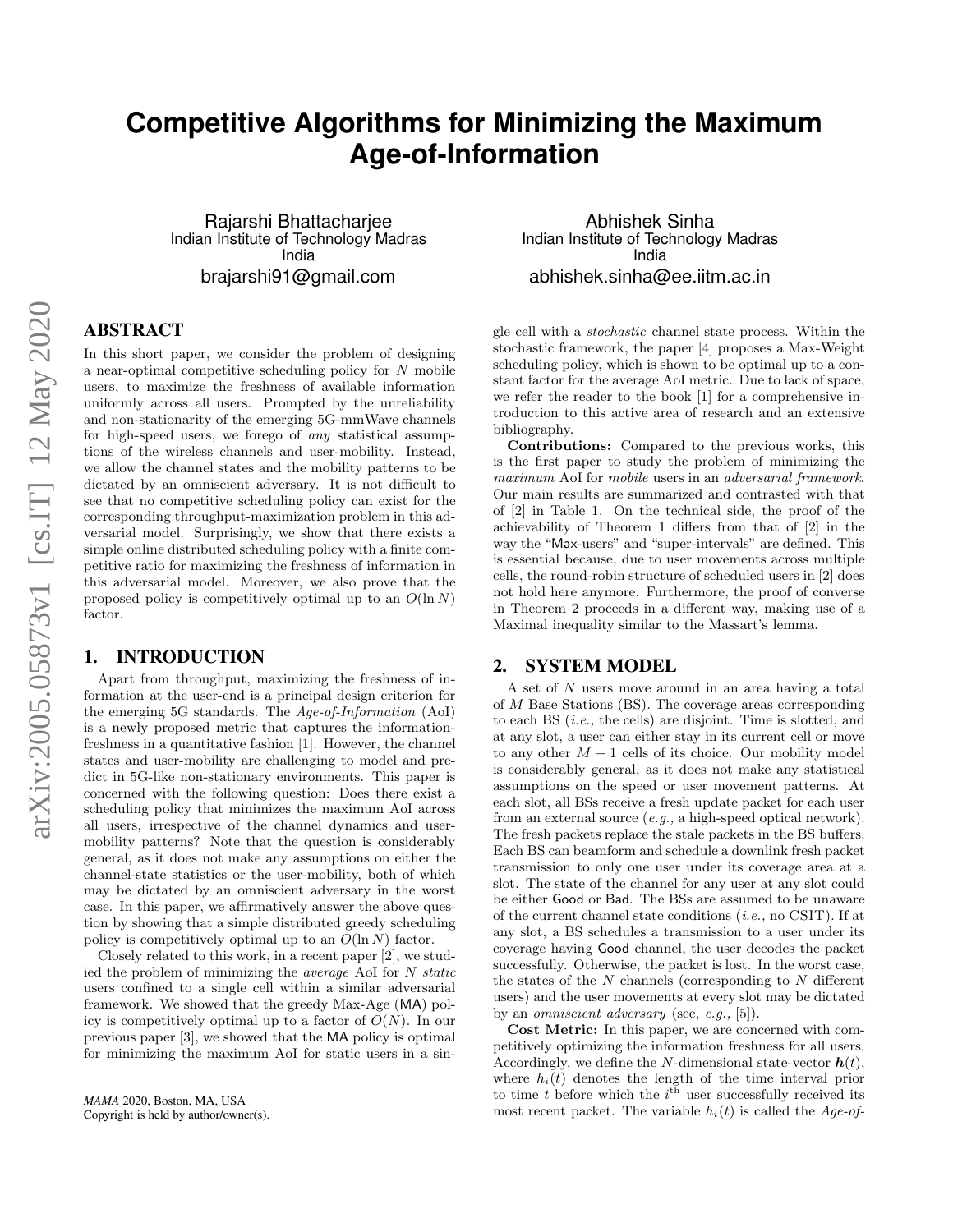Table 1: Summary of the results on the Competitive Ratios  $(\eta)$  in the adversarial framework

| <b>Metrics</b>           | Mobility | Upper Bound on $\eta$ Lower Bound on $\eta$ Gap to optimality |                    |             |
|--------------------------|----------|---------------------------------------------------------------|--------------------|-------------|
| Average Age [2]          | No       | $O(N^{2}$                                                     | O(N)               | O(N)        |
| Maximum Age (This paper) | Yes      | O(N)                                                          | $\sqrt[3]{\ln(N)}$ | $O(\ln(N))$ |

Information of the  $i^{\text{th}}$  user at time t [1]. Clearly, the graph of  $h_i(t)$  has a saw-tooth shape that increases linearly with unit-slope until the  $i<sup>th</sup>$  user receives a new packet, making  $h_i(t)$  drop to 1 at that slot. From that point onwards,  $h_i(t)$  again continues increasing and repeats the saw-tooth pattern [4]. The cost  $C(t)$  at time t is taken to be the maximum age among all users, *i.e.*,  $C(t) = \max_{i=1}^{N} h_i(t)$ . The cumulative cost incurred over a time-horizon of length  $T$  is defined as:  $\text{Cost}(T) = \sum_{t=1}^{T} C(t)$ .

Performance index: As standard in the literature on online algorithms, we compare the performance of any online scheduling algorithm  $A$  against that of an optimal *offline* scheduling algorithm OPT using the notion of competitive ratio  $\eta^{\mathcal{A}}$ , defined as follows:

$$
\eta^{\mathcal{A}} = \sup_{\sigma} \left( \frac{\text{Cost of the online policy } \mathcal{A} \text{ on } \sigma}{\text{Cost of offline OPT on } \sigma} \right). \tag{1}
$$

In the above definition, the supremum is taken over all finitelength sequences  $\sigma$  denoting the dynamic channel states and user locations per slot. Note that, while the online policy A has only causal information, the policy OPT is assumed to be equipped with full knowledge (including the future) of the entire sequence  $\sigma$ . Our objective is to design an online scheduling policy  $A$  with the minimum competitive ratio.

#### 3. ACHIEVABILITY

We consider the following distributed scheduling policy, called Cellular Max-Age (CMA): At every slot, each BS  $i$ schedules a transmission to the  $i<sup>th</sup>$  user that has the maximum age  $h_i(t)$  among all other current users in BS j's coverage area (ties are broken in an arbitrary but fixed order). Theorem 1 below gives a performance bound for CMA, which is, quite surprisingly, independent of the number of BSs M.

THEOREM 1. 
$$
\eta^{CMA} \leq 2N
$$
.

PROOF: At any slot  $t$ , define the global "Max-user" that has the highest age among all N users (ties are broken in the same way as in the CMA policy). Note that the identity of the Max-user changes with time. However, by definition, the CMA policy continues to schedule the user corresponding to the current Max-user irrespective of its locations until the transmission is successful. In the subsequent slot, a different user assumes the role of the Max-user, and the process continues.

Let  $T_i$  be the time slot at which a total of i successful packet transmissions have been made exclusively by the Max-users. Let  $\Delta_i \equiv T_i - T_{i-1}$  denote the length of the i<sup>th</sup> super-interval, defined as the time interval between the  $i<sup>th</sup>$ and  $i - 1$ <sup>th</sup> successful transmissions by the Max-user. The super-intervals are contiguous and disjoint. Let the user  $M_i$ be the Max-user corresponding to the  $i<sup>th</sup>$  super-interval. As argued above, the user  $M_i$  gets scheduled by the CMA policy persistently during the entire  $i^{\text{th}}$  super-interval of length  $\Delta_i$ , irrespective of its locations. Note that, unlike the case of static users [2], there could be more than one successful transmissions within a super-interval by users other than the Max-user.

We now claim that the Max-user corresponding to the  $i<sup>th</sup>$ super-interval must have a successful transmission by the beginning of the last  $N-1$  super-intervals. If not, by the pigeonhole principle, some other user  $j \neq M_i$  must be the Max-user at least twice in the previous  $N$  super-intervals. However, this cannot be true as the user  $j$  would have less age than  $M_i$  when the user j became the Max-user for the second time in the previous  $N$  super-intervals.

Hence, at the  $k^{\text{th}}$  slot of the  $i^{\text{th}}$  super-interval, the age of the Max-user  $M_i$  is upper bounded by  $k+\sum_{j=1}^{N-1} \Delta_{i-j}$ , where for notational consistency, we have defined  $\tilde{T}_j \equiv 0$ , and  $\Delta_j \equiv$  $0, \forall j \leq 0$ . Thus, the cost  $C_i^{\text{CMA}}$  incurred by the CMA policy during the  $i^{\text{th}}$  interval may be upper-bounded as:

$$
C_i^{\text{CMA}} \leq \sum_{k=1}^{\Delta_i} \left( k + \sum_{j=1}^{N-1} \Delta_{i-j} \right) = \frac{1}{2} \left( \Delta_i^2 + \Delta_i \right) + \sum_{j=1}^{N-1} \Delta_i \Delta_{i-j}
$$
  

$$
\leq \frac{1}{2} \left( \Delta_i^2 + \Delta_i \right) + \frac{1}{2} \sum_{j=1}^{N-1} \left( \Delta_i^2 + \Delta_{i-j}^2 \right)
$$
  

$$
= \frac{N}{2} \Delta_i^2 + \frac{1}{2} \Delta_i + \frac{1}{2} \sum_{j=1}^{N-1} \Delta_{i-j}^2.
$$
 (2)

where in Eqn. (2), we have used the AM-GM inequality to conclude  $\Delta_i \Delta_{i-j} \leq \frac{1}{2} (\Delta_i^2 + \Delta_{i-j}^2), 1 \leq j \leq N-1$ . Hence, assuming that there are a total of  $K$  super-intervals in the time-horizon  $T$ , the total cost incurred by the CMA policy over the entire time horizon is upper bounded as:

$$
\mathrm{AoI}^{\mathrm{CMA}}(T) = \sum_{i=1}^{K} C_i^{\mathrm{CMA}} \le \frac{1}{2} \sum_{i=1}^{K} \left( 2N\Delta_i^2 + \Delta_i \right).
$$

On the other hand, the cost  $(i.e.,$  the maximum age among all users) incurred by  $OPT$  during the  $i<sup>th</sup>$  super-interval is trivially lower bounded by the age of the user  $M_i$ , which was consistently experiencing Bad channels throughout the  $i^{\text{th}}$  super-interval, *i.e.*,

$$
C_i^{\text{OPT}} \ge \sum_{k=1}^{\Delta_i} (1+k) = \frac{1}{2} \Delta_i^2 + \frac{3}{2} \Delta_i,
$$
 (3)

Finally, the cost of the entire horizon may be obtained by summing up the cost incurred in the constituent intervals. Hence, noting that  $\Delta_0 = 0$ , from Eqns. (2) and (3), the competitive ratio  $\eta^{\text{MA}}$  of the CMA policy may be upper bounded as follows:

$$
\eta^{\text{CMA}} = \frac{\sum_{i=1}^{K} C_i^{\text{CMA}}}{\sum_{i=1}^{K} C_i^{\text{OPT}}} \stackrel{(a)}{\leq} \frac{\frac{1}{2} \sum_{i=1}^{K} \left( 2N\Delta_i^2 + \Delta_i \right)}{\sum_{i=1}^{K} \left( \frac{1}{2} \Delta_i^2 + \frac{3}{2} \Delta_i \right)} \leq 2N. \quad \blacksquare
$$

## 4. CONVERSE